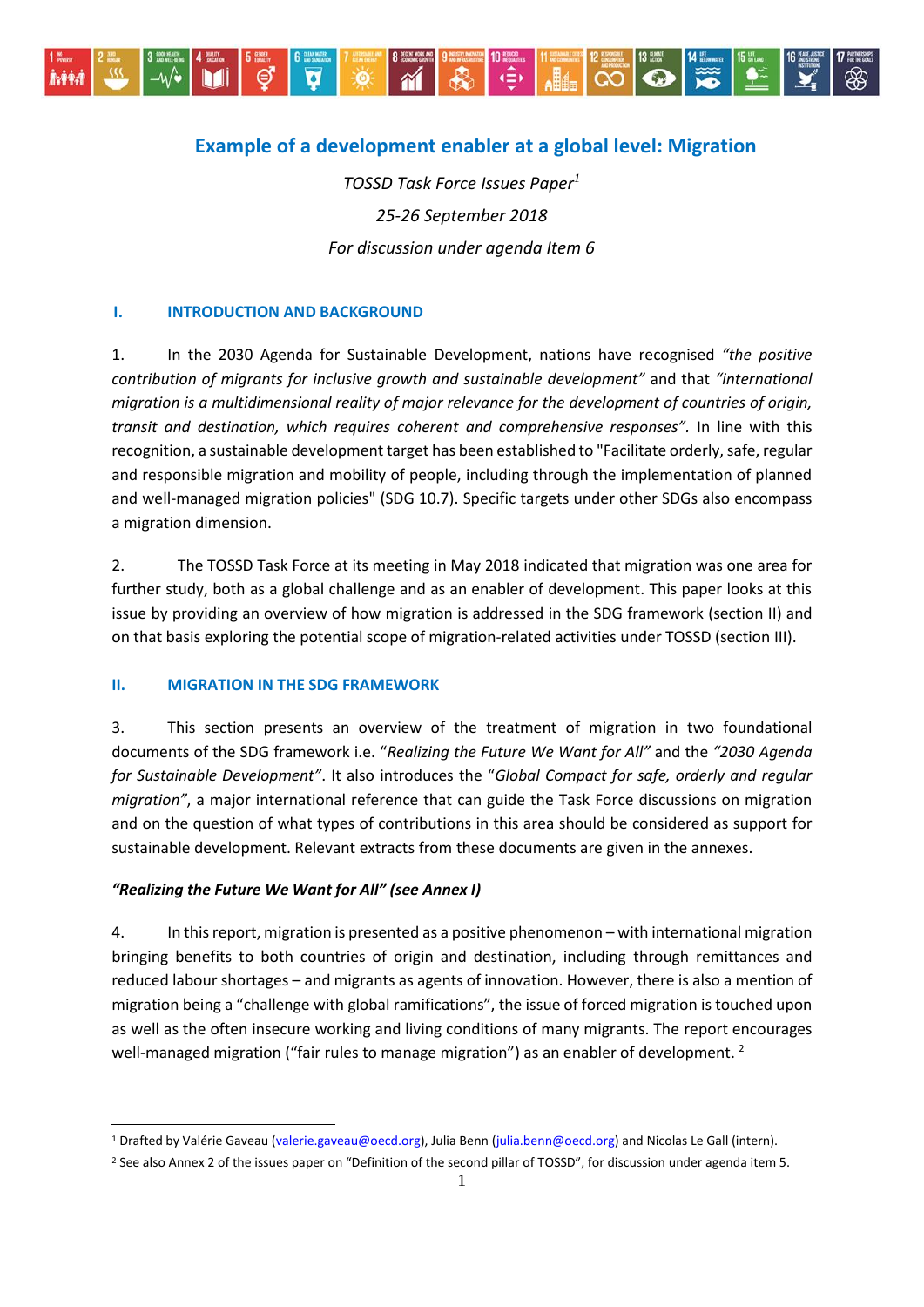# *2030 Agenda for Sustainable Development (Annex II)*

5. The 2030 Agenda likewise recognises the positive contribution of migrants for development, emphasising the need for a comprehensive response to the global migration phenomenon. Several sustainable development targets have been adopted under different goals to address multi-faceted issues directly or indirectly related to migration:

- SDG 4.b: By 2020, substantially expand globally the number of scholarships available to developing countries, in particular least developed countries, small island developing States and African countries, for enrolment in higher education, including vocational training and information and communications technology, technical, engineering and scientific programmes, in developed countries and other developing countries. 3
- SDG 5.2: Eliminate all forms of violence against all women and girls in the public and private spheres, including trafficking and sexual and other types of exploitation.
- SDG 8.7: Take immediate and effective measures to eradicate forced labour, end modern slavery and human trafficking and secure the prohibition and elimination of the worst forms of child labour, including recruitment and use of child soldiers, and by 2025 end child labour in all its forms.
- SDG 8.8: Protect labour rights and promote safe and secure working environments for all workers, including migrant workers, in particular women migrants, and those in precarious employment.
- SDG 10.7: Facilitate orderly, safe, regular and responsible migration and mobility of people, including through the implementation of planned and well-managed migration policies.
- SDG 10.c: By 2030, reduce to less than 3 per cent the transaction costs of migrant remittances and eliminate remittance corridors with costs higher than 5 per cent.
- SDG 16.2: End abuse, exploitation, trafficking and all forms of violence against and torture of children.

# *Global Compact for safe, orderly and regular migration (GCM, Annex III)*

<u>.</u>

6. The GCM is expected to be the first intergovernmental agreement, prepared under the auspices of the United Nations, to cover all dimensions of international migration in a holistic and comprehensive manner. It aims to improve the governance on migration, to address the challenges associated with migration, and to strengthen the contribution of migrants and migration to

 $3$  The related indicator for this target (4.b.1) measures expenditure on scholarships for study abroad. All recipients will have crossed an international border for the purposes of education.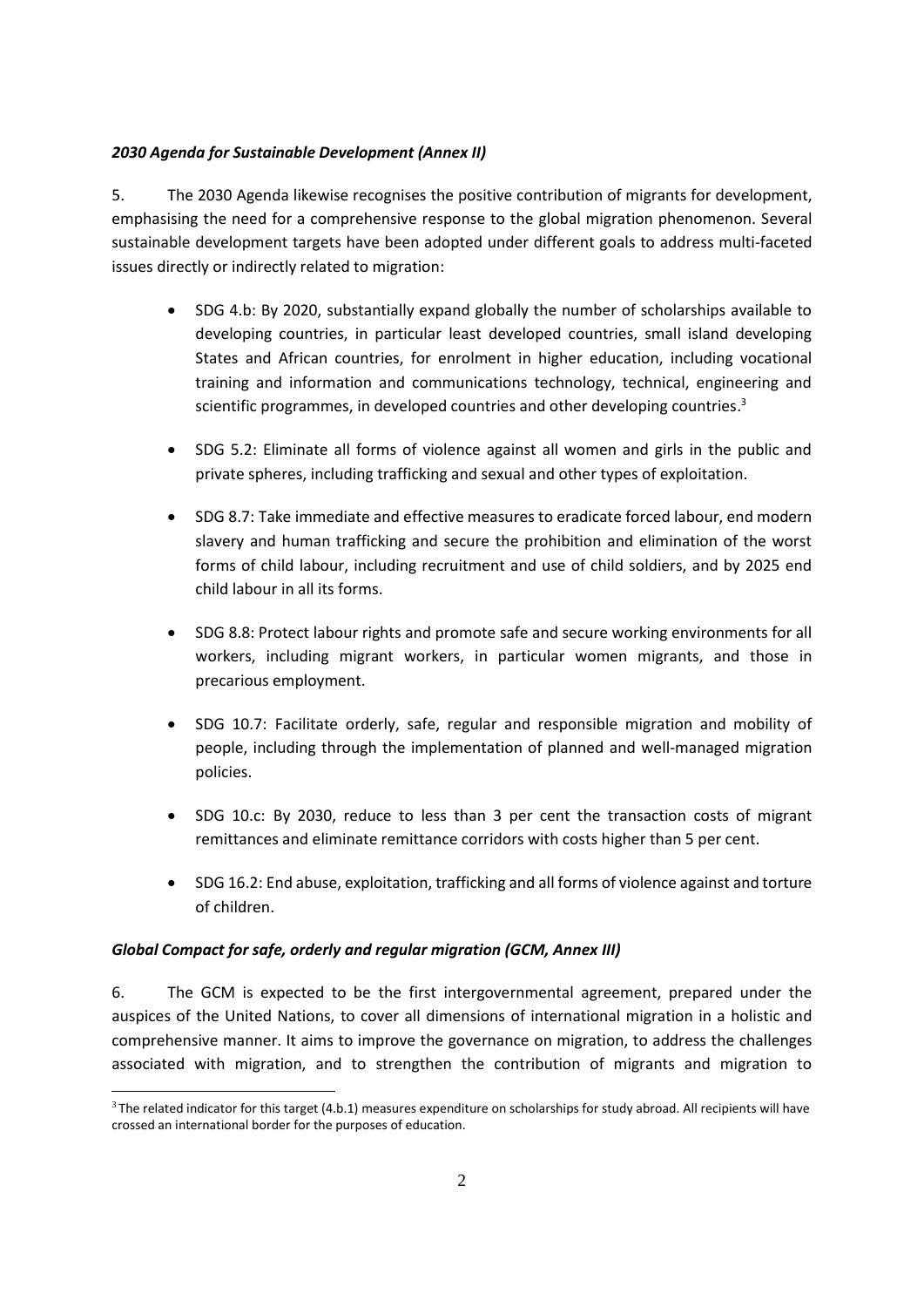sustainable development. The process to develop the GCM started in April 2017. The General Assembly is expected to hold an intergovernmental conference on international migration in December 2018 with a view to adopting the Global Compact.<sup>4</sup> The GCM (draft 2) states that *"Migration contributes to positive development outcomes and to realizing the goals of the 2030 Agenda for Sustainable Development, especially when it is properly managed."* It aims to *"leverage the potential of migration for the achievement of all Sustainable Development Goals, as well as the impact this achievement will have on migration in the future."* The GCM lists 23 objectives (see Annex III) that overlap with SDG migration-related targets but are also in many cases more specific. These objectives could be a useful reference to help determine the eligibility of migration-related projects under TOSSD, in addition to the SDG targets.

7. The above overview shows that, in the context of the 2030 Agenda, discussions around migration have focused on support to migrants and migration as a positive contribution to development, although they have also recognised that migration entails "challenges with global ramifications". This suggests that, in the context of TOSSD, migration should primarily be seen as a **development enabler**. Presenting migration as a **global challenge** could be perceived as problematising migration<sup>5</sup>. In TOSSD, migration-related activities should therefore not be qualified as "addressing a global challenge", but "addressing a phenomenon that entails global challenges".

#### **Issues for discussion**

- **Do Task Force members agree that the general spirit emerging from the documents presented in section II is a focus on migration as a positive phenomenon that contributes to sustainable development, i.e. migration seen as a development enabler?**
- **Does the Task Force agree that this implies migration should not be presented as a global challenge** *per se***, but rather as a phenomenon that entails global challenges (as this may be an important nuance in terminology)?**

#### **III. SCOPE OF MIGRATION-RELATED ACTIVITIES FALLING UNDER TOSSD**

8. Migration is a global phenomenon that concerns both developing and developed countries and programmes that are elaborated in this area will often involve international co-operation which benefits both. The design and implementation of well-managed migration policies is a good example of this. The TOSSD measure, by promoting greater transparency about the full array of officiallysupported resources in support of the 2030 Agenda, will recognise the importance of such "win-win co-operation". Relevant contributions may be supplied at global, regional or country level, including in provider countries. This section, by presenting examples of different types of migration-related activities (see Box 1), invites Task Force members' views on the scope of TOSSD in this field. It also

<sup>&</sup>lt;sup>4</sup> Se[e https://www.iom.int/global-compact-migration.](https://www.iom.int/global-compact-migration)

 $<sup>5</sup>$  In recent discussions on migration and ODA (at the DAC), the civil society has emphasised the importance of terminology</sup> in this context.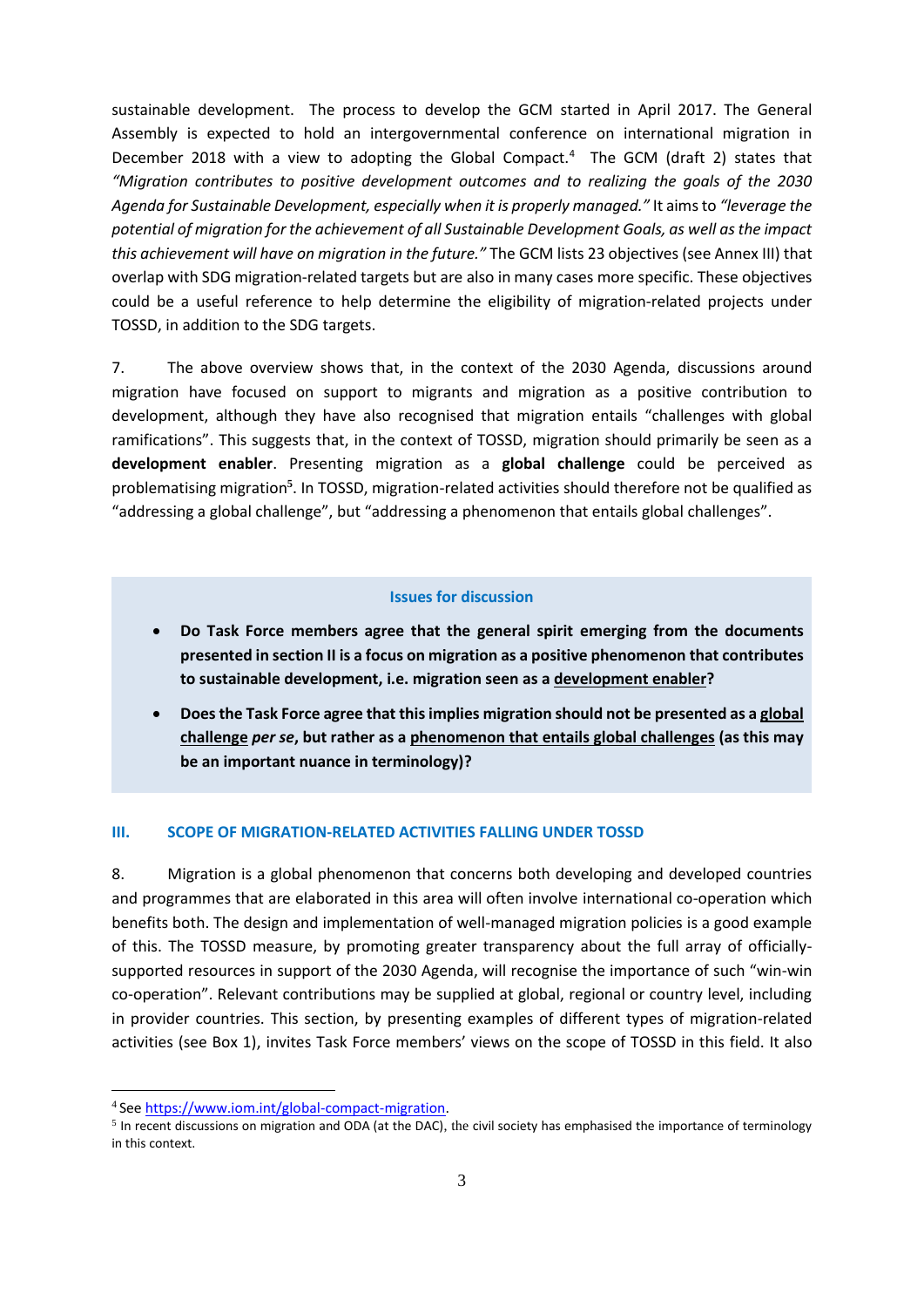tests the concrete application of the proposed definition of TOSSD Pillar II and eligibility criteria of international and global public goods (IPGs and GPGs), reproduced for ease of reference in Box 2<sup>6</sup>. By doing so, it identifies specific issues related to migration for further consideration by the Task Force.<sup>7</sup>

#### **Box 1. Exploring the possibility of identifying migration-related projects in current statistics on development co-operation**

Most of the examples shown in this paper are taken from the OECD CRS database. An analysis was carried out to identify migration-related projects and their relevance to one or several of the relevant SDG targets (listed in paragraph 5). In the absence of a dedicated purpose code on migration (to be introduced in the reporting on 2017 flows, see Annex IV), the analysis was primarily based on text search in project descriptions.

In total, 4146 migration-related projects were identified, representing a total amount of USD 2.7 billion, or 9% of total commitments in 2016 (bilateral and multilateral). The table below presents the breakdown of these projects by SDG target (as tentatively assigned based on project descriptions). It illustrates that there are overlaps between targets as 15% of projects were found to be relevant to at least two targets. No project was found to only address target 8.8 on protect labour rights or target 16.2 on violence against children. The highest share of the sample by far (80%) was found to be relevant to target 10.7 on facilitate migration, due in particular to in-donor refugee costs tentatively assigned to this target. SDG 10.7 will be the core target on migration in the SDG framework, and the other targets more focused on specific aspects linked to migration (e.g. labour rights for migrant workers).

| <b>SDG Target</b>                                       | <b>USD million</b> | <b>Number of projects</b> |
|---------------------------------------------------------|--------------------|---------------------------|
| 5.2 Violence against women                              | 93                 | 123                       |
| 8.7 Forced labour, modern slavery and human trafficking | 232                |                           |
| 10.7 Facilitate migration                               | 2 4 9 8            | 3358                      |
| <b>10.c Remittances</b>                                 |                    |                           |
| <b>Combination of two targets</b>                       |                    | 264                       |
| Combination of three targets or more                    |                    | 375                       |
| <b>Total, migration-related targets</b>                 | 2655               | 4 1 4 6                   |

#### **Table 1. Migration-related projects and SDG targets, 2016, results of exploratory work**

*Note: The analysis did not look into the distinction between pillar I or II. Scholarships (SDG target 4.b) were not covered either. Noting unfinished work on defining indicator 10.7.2, the above results are preliminary and presented for illustrative purposes only.* 

-

 $6$  See Annex III of the issues paper on pillar II which presents the geographical dimensions of the benefits of the public good and its supply.

<sup>7</sup> Noting the unfinished discussions on the GCM and the SDG indicator 10.7.2 "Number of countries that have implemented well-managed migration policies", the Task Force should remain cautious not to draw too stringent and definitive conclusions on this topic at this stage. In next steps, it might be advisable to also involve experts in the discussion.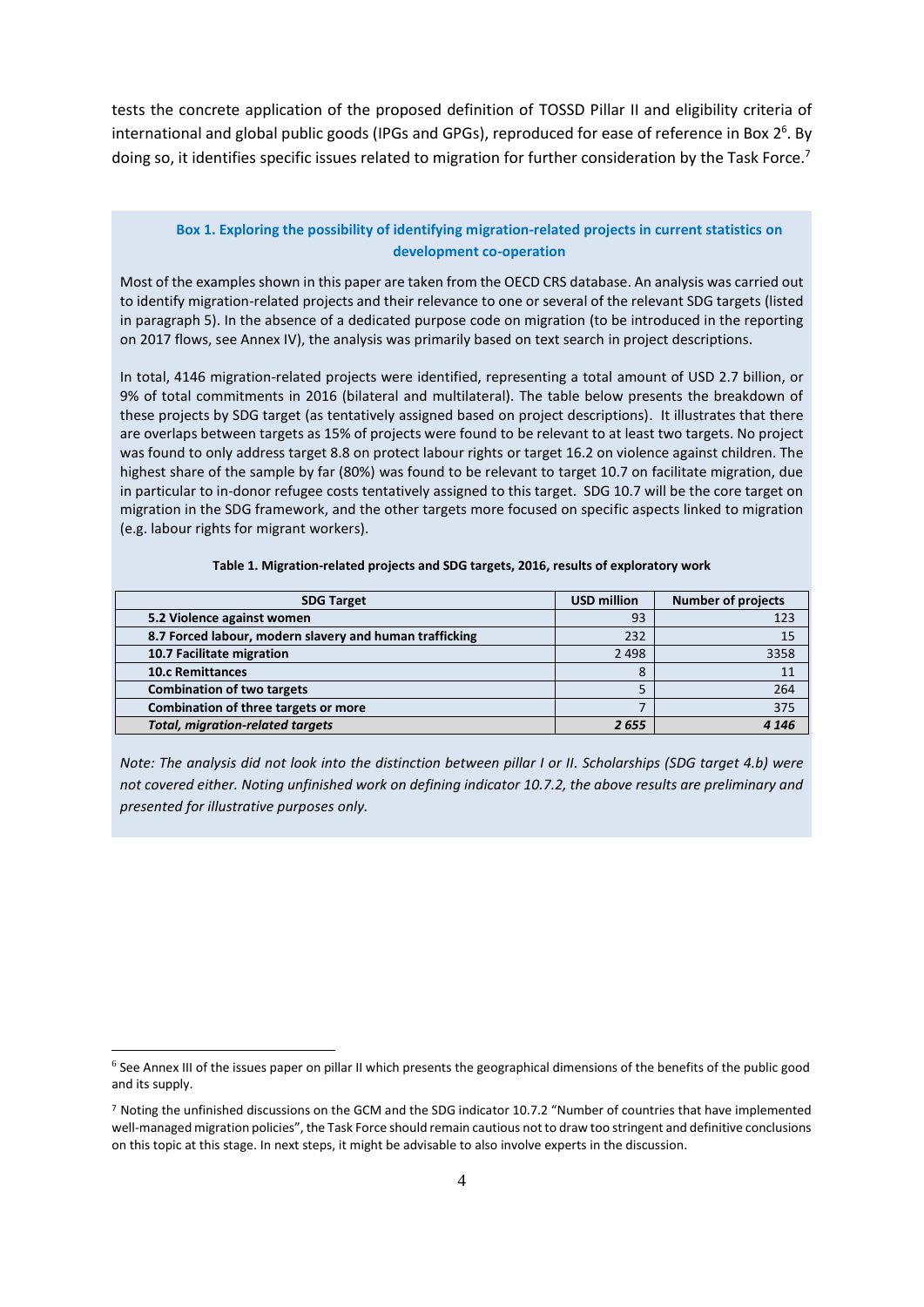#### **Box 2. Proposed definition of pillar II in the issues paper for discussion under agenda Item 5**

"Pillar II includes finance for development enablers and [International Public Goods (IPGs)] [Global Public Goods (GPGs)] supplied at regional or global levels. In cases where [IPGs] [GPGs] are supplied in provider countries, an activity is eligible to pillar II if it brings benefits to TOSSD-eligible countries or their populations, either directly, or indirectly through co-operation with their institutions."

In order to be eligible to pillar II, activities would need to satisfy the following two criteria:

#### *The Global Public Goods approach*

- Publicness of the benefits: non-excludable and non-rival. This would place the good in the category of public goods; and
- Globality of the benefits, in terms of countries (covering more than one geographical region); people (accruing to several, preferably all population groups), and generations (extending both to current and future generation, or at least future generations).

#### *The International Public Goods approach*

- Publicness of the benefits: non-excludable and non-rival. This would place the good in the category of public goods; and
- The benefits must extend at least to two countries, one of which must be a TOSSD-eligible country.

#### **1. Examples of migration-related activities supplied at global level**

- Development of the *Global compact for safe, orderly and regular migration* (GCM) and of the *Global compact on refugees.* (See Annex V for examples of international institutions active in the field of migration that also develop global norms.)
- *Global forum for policy-makers and high-level policy practitioners to informally discuss the practical challenges and opportunities of the migration-development nexus*, by the Global Forum on Migration and Development.
- *Coordination of the global campaign to end immigration detention of children:* launched during the 19<sup>th</sup> Session of the UN Human Rights Council in 2012, the campaign draws attention to the many detrimental effects that immigration detention has on children, and encourages states to cease the immigration detention of children consistent with their Convention on the Rights of the Child (CRC) obligations. The Campaign urges states to adopt alternatives to detention that fulfil the best interests of the child and allow children to remain with their family members and/or guardians in non-custodial, community-based contexts while their immigration status is being resolved. The Campaign coordinates international, regional and national activities with the goal of raising awareness of the issue of child immigration detention and encouraging states to expeditiously and completely cease the immigration detention of children consistent with the CRC Committee's guidance.

9. The above activities contribute to SDG target 10.7 (facilitate migration) and seem to generally fit well under the proposed pillar II definition: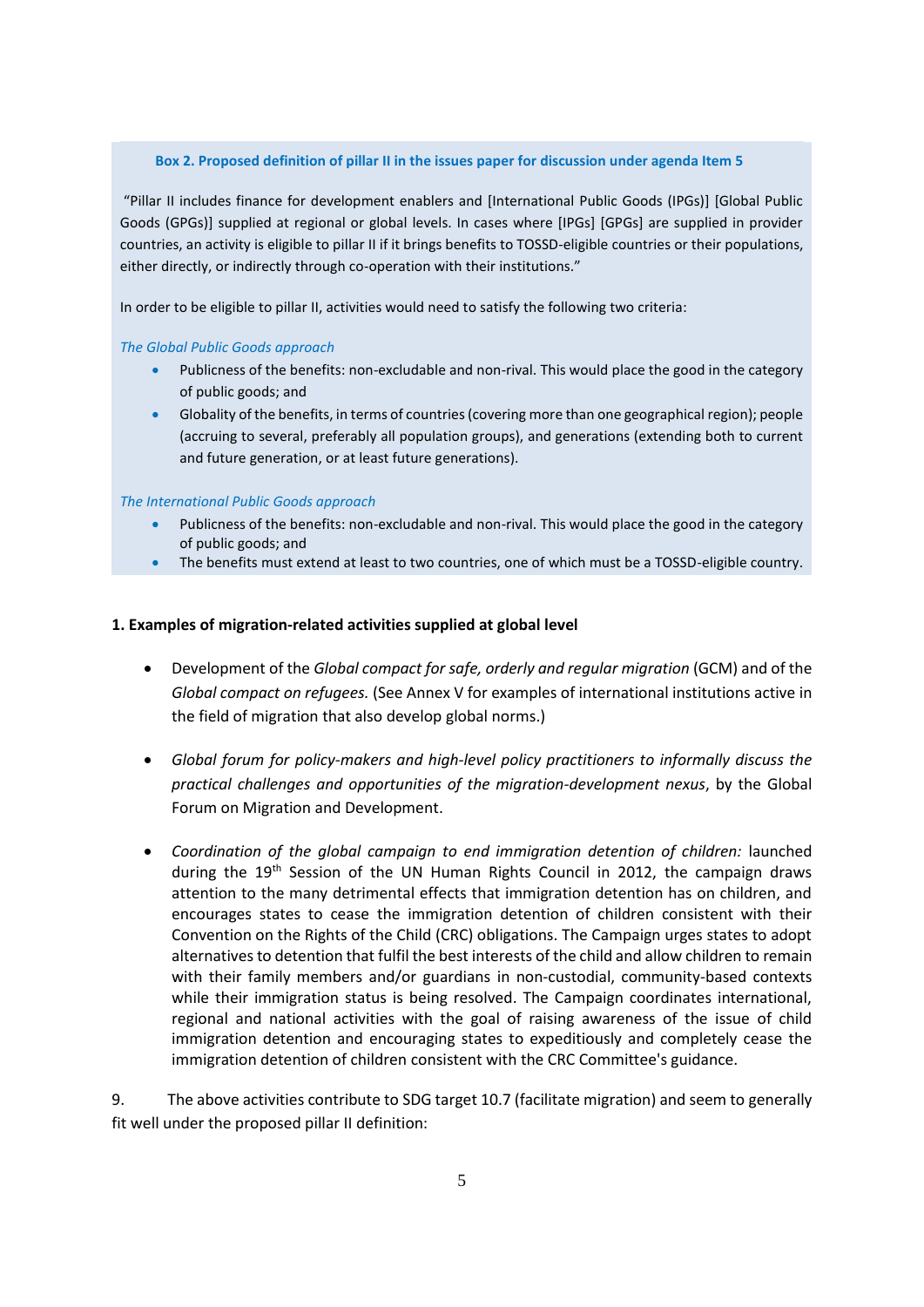- Finance is provided either to support migration as a development enabler (the GCM explains that "migration contributes to positive development outcomes and to realizing the goals of the 2030 Agenda") or to address challenges involved with migration (large movements of refugees and protracted refugee situations in the first example; immigration detention of children in the third example). 8
- The activities are supplied at a global level.

### **Issues for discussion**

- **Do Task Force members agree that these activities in support of sustainable development at a global level would typically fall under TOSSD pillar II?<sup>9</sup>**
- **The proposed definition for pillar II refers to development enablers and [IPGs] [GPGs] while some of the examples above refer to global challenges. In these examples, what are the associated development enablers (e.g. fair rules to manage migration) or public goods (human rights, children's rights) that would justify the inclusion under TOSSD?**
- **Do the associated public goods meet the proposed eligibility criteria of an IPG? Of a GPG? Should some eligibility criteria be developed for development enablers as well?**

### **2. Examples of migration-related activities supplied at regional level**

- *Promoting and protecting the rights of ASEAN migrant workers:* Harmonize labour migration governance frameworks in the ASEAN region to maximize the protection of migrant workers and their contributions to equitable and inclusive growth in the region. The project works with policy makers from national ministries of ASEAN member states as well as regional bodies, workers' organizations, the private sector, civil society groups, and academic institutions. The work involves regional policy dialogue, evidence-based research, capacity development, tool development and implementation, and pilot testing of initiatives. Project activities will contribute to: (1) increasing access to social protection for women and men migrant workers; (2) maximizing the social and development impact of migration, with particular emphasis on remittances; and (3) improving regional cooperation and labour mobility opportunities within the ASEAN community.
- *Response to the migration crisis in Syria and neighbouring countries:* In recent years, programmes have been developed with multiple dimensions to address the root causes of migration and provide a comprehensive response to the crises. The aim is to provide a coherent coordinated and reinforced aid response to the Syrian crisis on a regional scale, responding to the needs of refugees from Syria in neighbouring countries. Some programmes also entail work to prevent illegal migration.

<sup>8</sup> The proposed definition for pillar II refers to development enablers and [IPGs] [GPGs]. Global challenges are not mentioned given the lack of agreed definition for this term and the fact that, in the context of TOSSD, the terms "Global Public Goods" and "global challenges" are closely intertwined.

<sup>9</sup> As regards the global campaign (third example), in principle only the coordination part, done at global level, would fall under pillar II. National activities would fall under pillar I if they entail a cross-border flow.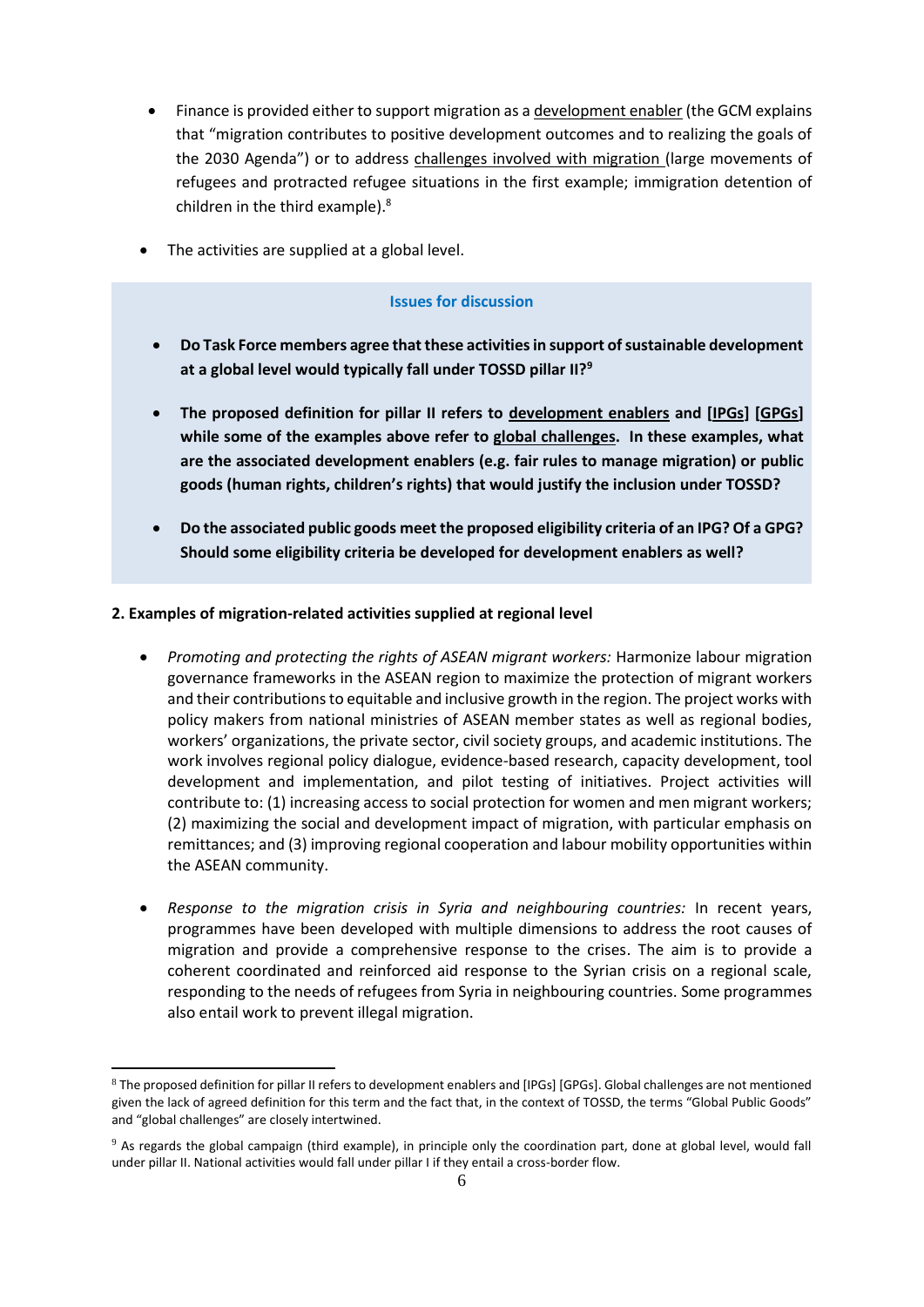10. These examples of regional programmes contribute to SDG targets 8.8 (protect labour rights – first bullet) and potentially 10.7 (facilitate migration – second bullet). They seem to generally fit well under the proposed pillar II definition:

- Finance is provided either to promote a development enabler ("maximizing the social and development impact of migration" in the first example) or to address a global challenge ("migration crisis", "address the root causes of migration" in the second example).
- The activities are supplied at a regional level.

# **Issues for discussion**

- **Do Task Force members agree that these activities can be considered as supplied at regional level, and that – if their eligibility under TOSSD is confirmed – they should fall under pillar II (support of sustainable development at a regional level) rather than pillar I?**<sup>10</sup>
- **What are the development enablers/public goods associated with the examples that would justify their inclusion under TOSSD? Do the identified public goods meet the proposed eligibility criteria of an IPG? Of a GPG?**

**In addition, the examples highlight topics that may need to be further discussed, possibly after agreement on the GCM has been reached:**

- *The treatment of projects that aim at fighting illegal/irregular migration***.** There is no international definition of irregular/illegal migration (countries use their own specific definition). In addition, the documentation presented in section II focusses on support to migrants and on migration as a positive contribution to development. This raises the question of whether projects aimed at fighting migration, containing migrants outside countries' borders or stopping irregular migration, can be considered to be in this spirit and whether they should be included in TOSSD or not.
- *The possible need to include specific safeguards in relation to migration in TOSSD* **such as the exclusion of funding of forced returns. Or are general safeguards/standards already covered in the TOSSD Reporting Instructions sufficient?**
- *The possible need to distinguish migrants and refugees in the analysis.*

-

 **Being more specific that the SDG targets, could the** *23 objectives of the GCM* **(see Annex III) serve as complementary eligibility criteria for migration-related activities in the TOSSD framework?**

 $10$  Under agenda Item 5, the Task Force will also be invited to discuss – in the context of the decision tree – the classification under pillar I or II of programmes with the characteristics of regional public goods that entail activities implemented in specific countries (such as the programme to respond to the migration crisis in Syria).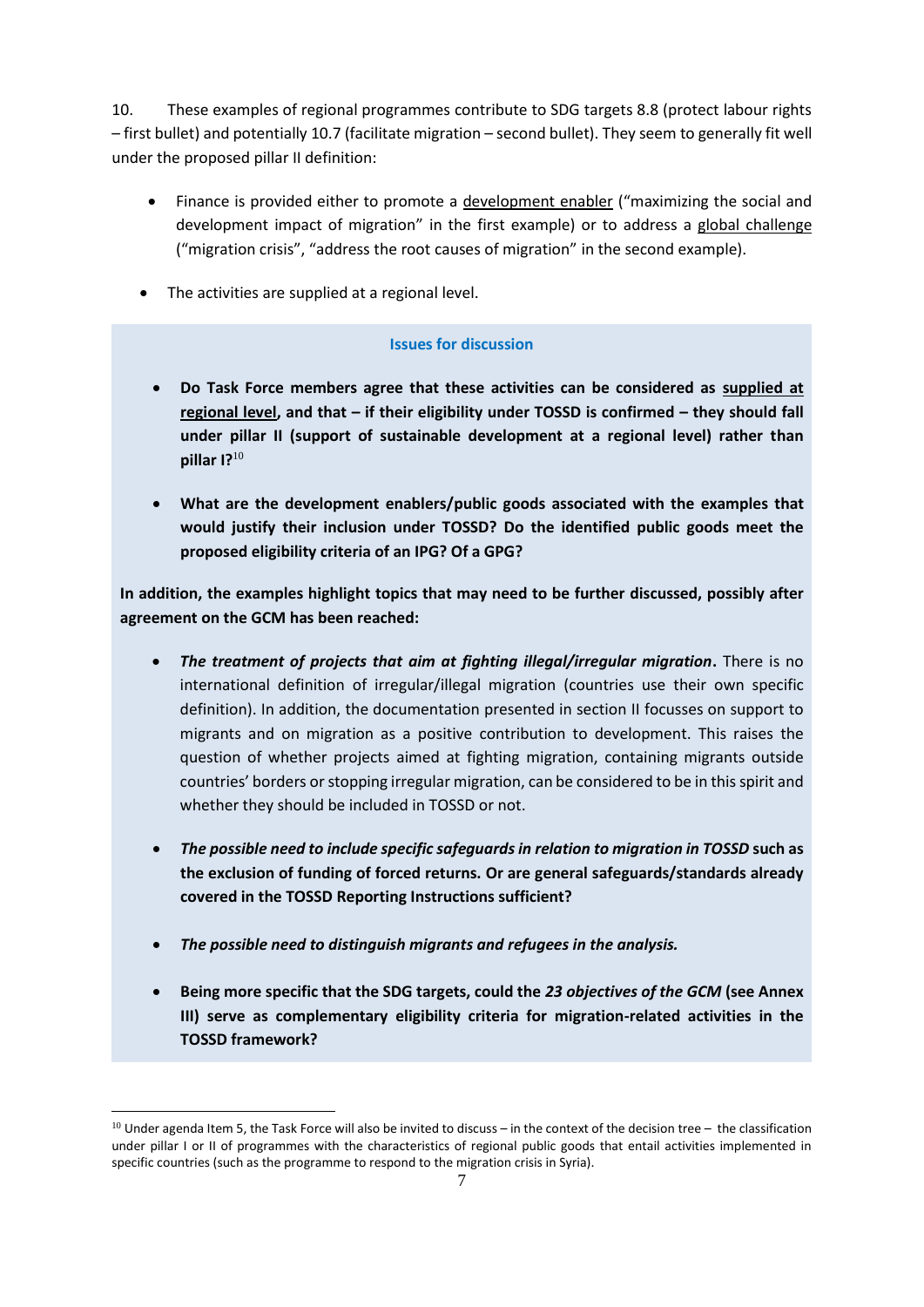### **3. Examples of migration-related activities supplied at provider country level**

- Assistance to provide reception/protection to refugees originating from developing countries, provided with the aim of ensuring the dignity and human rights of beneficiary populations.
- Support to provider country X schools in accepting children with migration background and supporting teachers in creating multicultural and tolerant classrooms. These goals are supported by: (1) roundtable of experts advising on methods for the programme, (2) learning network of 7 schools across the provider country, (3) 7 field-visits to schools, (4) study-visit to schools in another provider country, (5) methodological materials created for teachers, (6) conference on multicultural schools, (7) 4-day study-cycles for teachers.

11. Migration-related projects deal with migrants and by nature may take place in destination countries which are not necessarily TOSSD-eligible. In-donor refugee costs could be considered as a contribution to SDG target 10.7 and counted under TOSSD to reflect the financial effort of hosting refugees and the sharing of responsibility with developing countries that host the vast majority of the world's refugees. Including these expenditures in TOSSD would be a way for developing countries to get their contributions in this area acknowledged in an international measure of development finance. However, expenditures beyond 12 months should in principle not be considered for inclusion.<sup>11</sup>

12. Other domestic interventions directly benefit migrants and could also be considered for inclusion under TOSSD, such as the second example described above on better integrating migrants into the host country, or interventions to reduce the recruitment costs borne by migrants (see SDG indicator 10.7.1 "Recruitment cost borne by employee as a proportion of yearly income earned in country of destination").

13. These types of activities could be seen as a contribution to migration as a development enabler, targeting SDG 10.7 (facilitate migration) and essentially benefiting developing countries.

#### **Issues for discussion**

For [IPGs] [GPGs] supplied in provider countries, the proposed definition of pillar II indicates that an activity is eligible if it brings benefits to TOSSD-eligible countries or their populations, either directly, or indirectly through co-operation with their institutions. The application of this proposed definition on the above examples raises the following questions:

- **What is the public good supplied in the examples that would justify inclusion under TOSSD?**
- **Does it meet the proposed definition of an [IPG] [GPG]?**

- **To what extent does it bring benefits to TOSSD-eligible countries or their populations either directly, or indirectly through co-operation with their institutions?**
- **Would it be more relevant to refer to development enabler (instead of public good) for these examples?**

<sup>&</sup>lt;sup>11</sup> For reference: the cost of hosting refugees in provider countries is accountable as ODA, but only costs for the temporary sustenance of refugees (food, shelter, training) during the first twelve months of stay. (Beyond 12 months, such expenditures incurred are no longer considered cross-border from a balance of payment statistics perspective and no longer accounted for in international statistics on flows.) Expenditures for the integration of refugees, e.g. assistance to find a job, are excluded from ODA. Irregular and regular migrants who have not declared their intent to seek asylum, are not refugees and related costs are not eligible as ODA.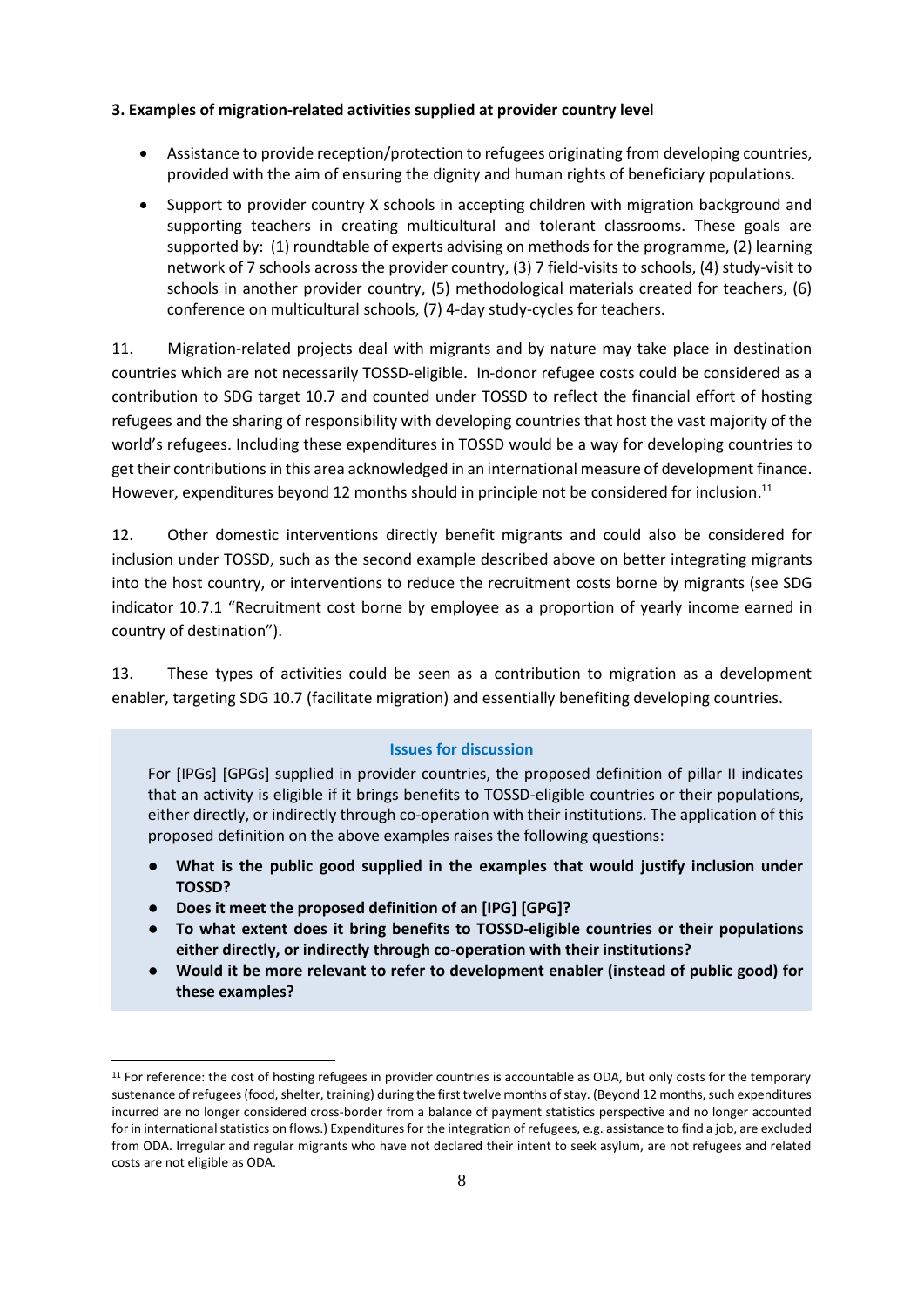### **4. Examples of migration-related activities supplied at recipient country level**

- *Border management to prevent trafficking in human beings:* strengthen the professional capability of the developing country X policemen who in their everyday service deal with preventing and disclosing crimes connected with trafficking in human beings for forced labour and sexual exploitation and related organised criminal groups. The objective is to increase the security of people migrating from country X by strengthening professional skills of the police and by raising social awareness of potential threats.
- *Fight against illegal/irregular migration:* support a developing country's capacity to return irregular migrants by providing legislative support and operational migration co-operation between recipient and provider countries through joint work on removal centres.

14. These examples contribute to SDG targets 8.7 (forced labour, modern slavery and human trafficking –first bullet) and potentially 10.7 (facilitate migration – second bullet). They involve crossborder flows and should therefore be considered for inclusion under TOSSD pillar I. Their benefits reach beyond the recipient country where they are supplied, which gives them a regional or global dimension. The Task Force discussed the issue of classifying such projects in pillar I or II, and concluded that "if a connection can be made between provider and recipient, the project should fall under pillar I, even if it has global externalities (e.g. environmental projects)." Therefore, activities such as the above examples undertaken in TOSSD-eligible countries in support of development enablers, IPGs or GPGs will be classified under pillar I.

#### **Issues for discussion**

The above examples of migration-related projects conducted at global, regional or country level illustrate that activities will be recorded under both pillars, not solely pillar II. The same will happen for other development enablers and global public goods (e.g. in the field of environment).<sup>12</sup>

- **What are Task Force members' recommendations to efficiently communicate about TOSSD pillar II and to make it clear that it does not cover comprehensive contributions to development enablers and global public goods, but only those supplied at regional and global levels (with the exception of activities supplied at provider country level that may be included under pillar II if they meet specific eligibility criteria)?**
- Are there additional questions in relation to migration that should be raised in a follow**up discussion with experts?**

.

<sup>&</sup>lt;sup>12</sup> See also the issues paper discussed at the fourth Task Force meeting [\(http://www.oecd.org/dac/financing-sustainable](http://www.oecd.org/dac/financing-sustainable-development/development-finance-standards/TF%20May%20-%20Pillar%202%20-%20general%20features%20final.pdf)[development/development-finance-standards/TF%20May%20-%20Pillar%202%20-%20general%20features%20final.pdf\)](http://www.oecd.org/dac/financing-sustainable-development/development-finance-standards/TF%20May%20-%20Pillar%202%20-%20general%20features%20final.pdf) which indicates: "Some global challenges will typically be addressed through direct support to developing countries and are thus not the focus of this paper. For example, many actions to eradicate poverty (SDG 1), presented in the 2030 Agenda as the "greatest global challenge and an indispensable requirement for sustainable development", will be recorded under Pillar I on cross-border flows."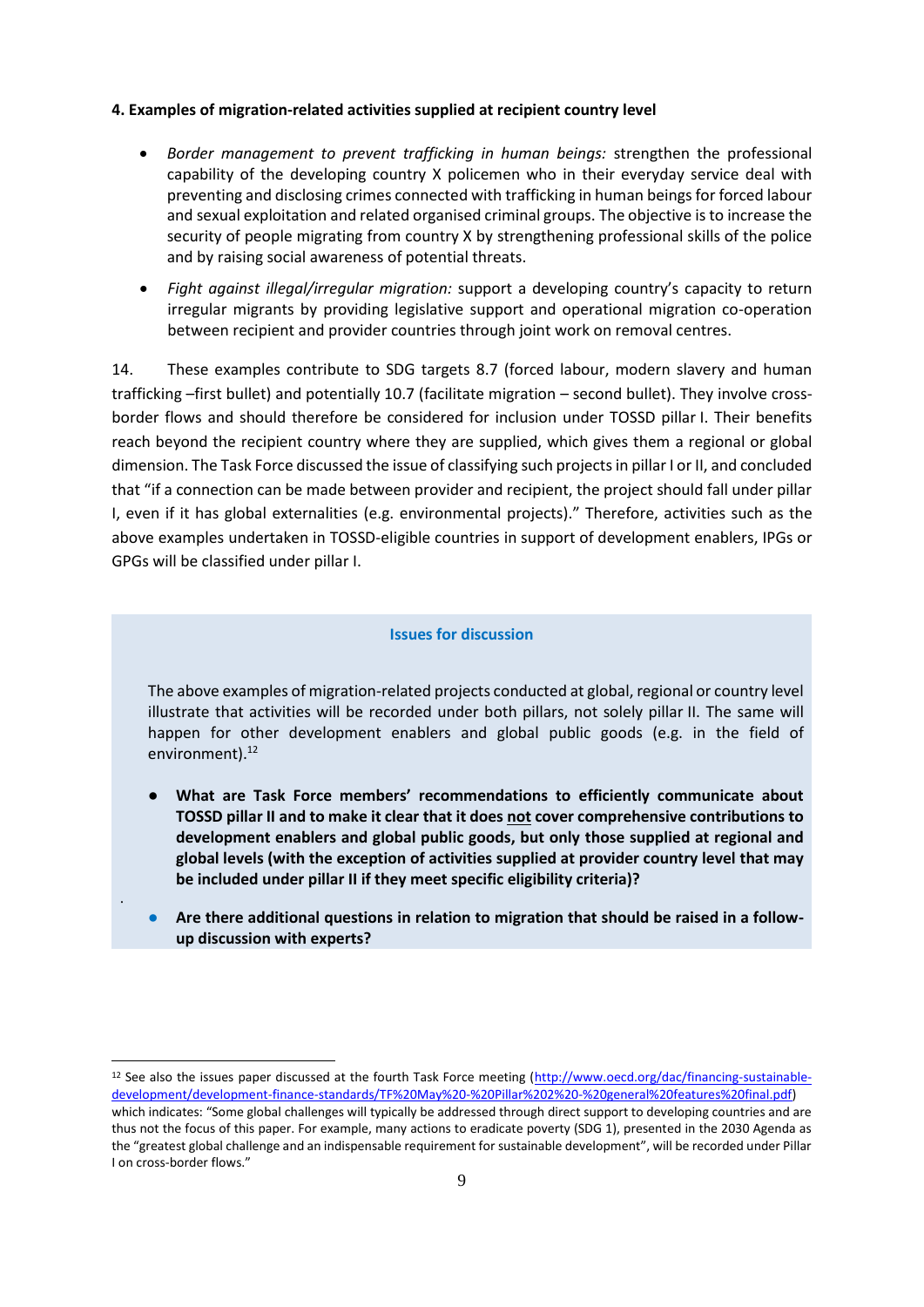## **Annex I. Extracts from the Report to the UN Secretary General "Realizing the Future We Want for All"**

The growing number of youth with limited employment opportunities poses an enormous challenge, potentially undermining social cohesion and adding pressures on migratory flows.

Around one billion people are international or internal migrants; South-South migration is as significant as South-to-North movements. With approximately 214 million international migrants and an estimated 740 million internal migrants today, about one billion persons live outside their place of origin or habitual residence.

International migration today affects every region, with South-to-South migration as significant as South-to-North movements. Movements of people can be associated with multiple factors, including the search for better educational and job opportunities and working conditions, flight from poverty, conflict, human rights abuse, hunger, discrimination and environmental degradation and natural disasters. International migration is bringing benefits to both countries of origin and destination, including remittances and reduced labour shortages. The transfer of resources, skills, knowledge, ideas and networks through migration is difficult to quantify, yet significant. Many millions of migrants have also benefited from building a better future for themselves and their dependants. However, too many migrants continue to work and live in insecure, precarious and dangerous conditions, often marginalized and subject to discrimination and without access to social and health care services, while disruptions to family life can have significant social consequences, particularly in the country of origin.

Climate change and rising migration are challenges with global ramifications.

Global governance deficits and failure to implement international legal frameworks have spurred countries to seek regional solutions, including regional trade agreements, regional mechanisms of financial cooperation and informal arrangements to approach regional issues of migration.

Figure 1. An integrated framework for realizing the "future we want for all" in the post-2015 UN development agenda: "Fair rules to manage migration".

Deepening resilience among vulnerable populations and reducing risks of disasters and other shocks must be central to limiting the social and economic costs of disasters, in terms of death, hunger, malnutrition, displacement and forced migration.

The dynamism of migrants and their economic and other contributions to both their countries of origin and host countries need to be more fully harnessed, above all by recognizing migrants as positive agents of innovation with human rights. Better managing migration, both in countries of origin and destination, will be essential.

Examples of the enablers include policies relating to issues such as sustainable food and nutrition security, protection of ecosystems; access to technology and knowledge; macroeconomic policies that are pro-poor, pro-employment and pro-environment; a trading environment that contributes to sustainable economic growth; good governance; and well-managed migration.

A reshaped and reinvigorated global partnership for development will also be essential to improve management of migration flows and to enhance their contribution to the creation of wealth, trade, jobs and social empowerment.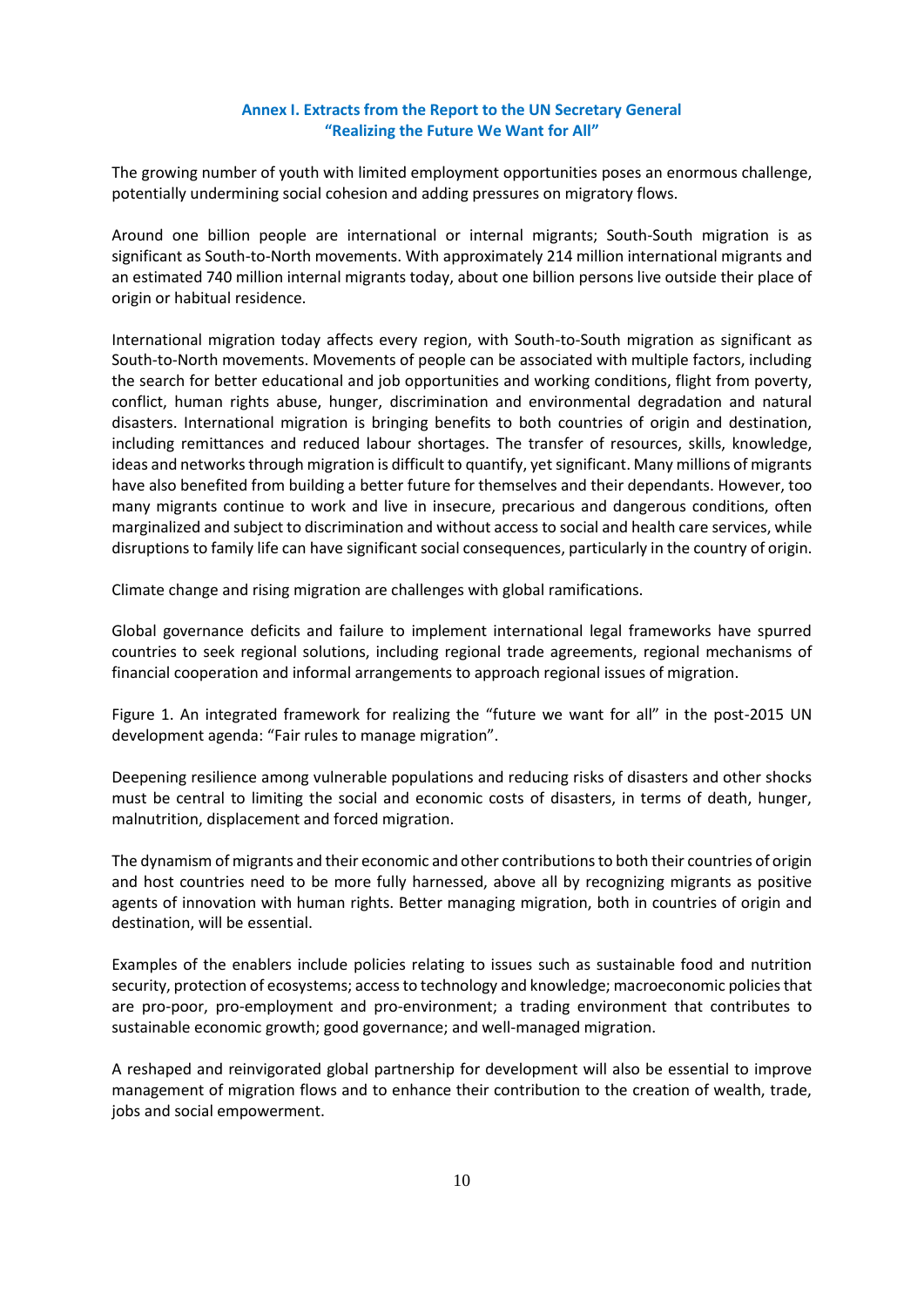#### **Annex II. Extracts from the 2030 Agenda for sustainable development in relation to migration**

People who are vulnerable must be empowered. Those whose needs are reflected in the Agenda include all children, youth, persons with disabilities (of whom more than 80 per cent live in poverty), people living with HIV/AIDS, older persons, indigenous peoples, refugees and internally displaced persons and migrants.

All people, irrespective of sex, age, race or ethnicity, and persons with disabilities, migrants, indigenous peoples, children and youth, especially those in vulnerable situations, should have access to life-long learning opportunities that help them to acquire the knowledge and skills needed to exploit opportunities and to participate fully in society.

We recognize the positive contribution of migrants for inclusive growth and sustainable development. We also recognize that international migration is a multidimensional reality of major relevance for the development of countries of origin, transit and destination, which requires coherent and comprehensive responses. We will cooperate internationally to ensure safe, orderly and regular migration involving full respect for human rights and the humane treatment of migrants regardless of migration status, of refugees and of displaced persons. Such cooperation should also strengthen the resilience of communities hosting refugees, particularly in developing countries. We underline the right of migrants to return to their country of citizenship, and recall that States must ensure that their returning nationals are duly received.

Migration-related SDGs: 4.b, 5.2, 8.7, 8.8, 10.7, 10.c and 16.2.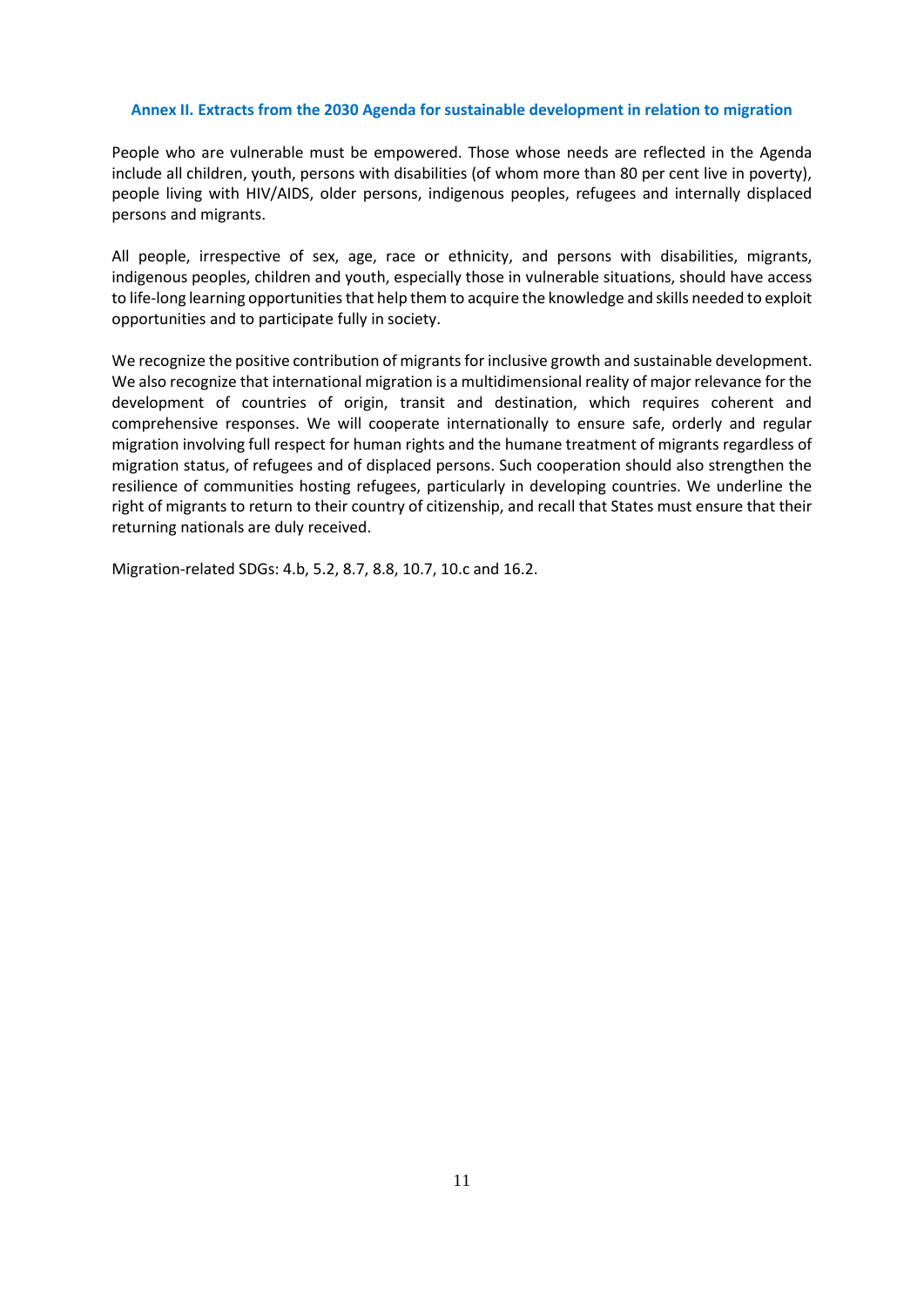### **Annex III. Extracts from Global Compact for safe, orderly and regular migration**

The Global Compact carries a strong human dimension to it, inherent to the migration experience itself. It promotes the well-being of migrants and the members of communities in countries of origin, transit, destination and return. As a result, the Global Compact places individuals at its core.

*International cooperation:* The Global Compact is a non-legally binding cooperative framework that recognizes that no State can address migration on its own due to the inherently transnational nature of the phenomenon. It requires international, regional and bilateral cooperation and dialogue. Its authority rests on its consensual nature, credibility, collective ownership, joint implementation, follow-up and review.

The Global Compact is rooted in the 2030 Agenda for Sustainable Development, and builds upon its recognition that migration is a multidimensional reality of major relevance for the sustainable development of countries of origin, transit and destination, which requires coherent and comprehensive responses. Migration contributes to positive development outcomes and to realizing the goals of the 2030 Agenda for Sustainable Development, especially when it is properly managed. The Global Compact aims to leverage the potential of migration for the achievement of all Sustainable Development Goals, as well as the impact this achievement will have on migration in the future.

### **Objectives for Safe, Orderly and Regular Migration**

(1) Collect and utilize accurate and disaggregated data as a basis for evidence-based policies

- (2) Minimize the adverse drivers and structural factors that compel people to leave their country of origin
- (3) Provide adequate and timely information at all stages of migration
- (4) Provide all migrants with proof of legal identity, proper identification and documentation
- (5) Enhance availability and flexibility of pathways for regular migration
- (6) Facilitate fair and ethical recruitment and safeguard conditions that ensure decent work
- (7) Address and reduce vulnerabilities in migration
- (8) Save lives and establish coordinated international efforts on missing migrants
- (9) Strengthen the transnational response to smuggling of migrants
- (10) Prevent and combat trafficking in persons in the context of international migration
- (11) Manage borders in an integrated, secure and coordinated manner

(12) Strengthen certainty and predictability in migration procedures for appropriate determination and referral

- (13) Use migration detention only as a measure of last resort and work towards alternatives
- (14) Enhance consular protection, assistance and cooperation throughout the migration cycle
- (15) Provide access to basic services for migrants
- (16) Empower migrants and societies to realize full inclusion and social cohesion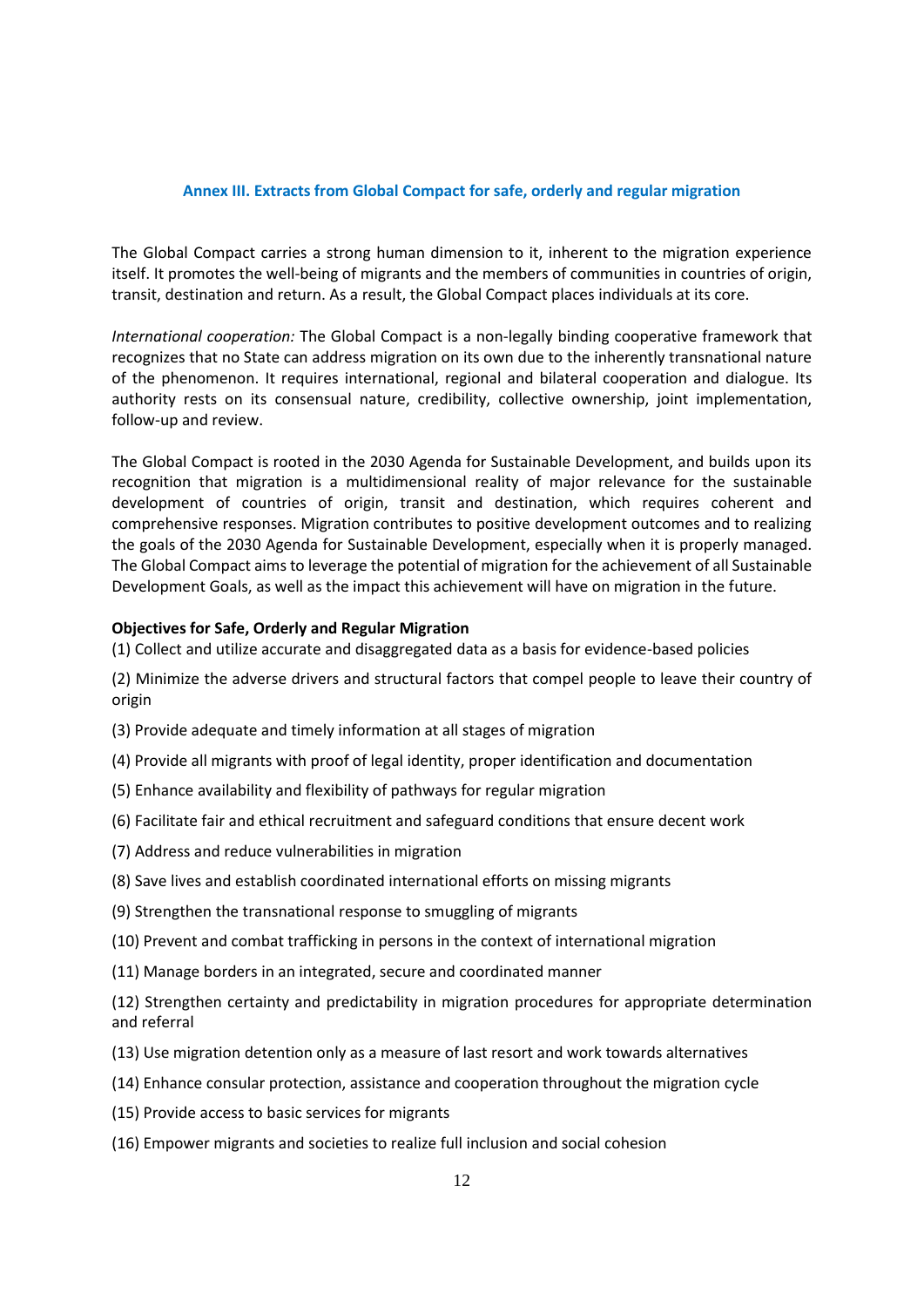(17) Eliminate all forms of discrimination and promote evidence-based public discourse to shape perceptions of migration

(18) Invest in skills development and facilitate recognition of skills, qualifications and competences (19) Create conditions for migrants and diasporas to fully contribute to sustainable development in all countries

(20) Promote faster, safer and cheaper transfer of remittances and foster financial inclusion of migrants

(21) Cooperate in facilitating safe and dignified return and readmission, as well as sustainable reintegration

(22) Establish mechanisms for the portability of social security entitlements and earned benefits

(23) Strengthen international cooperation and global partnerships for safe, orderly and regular migration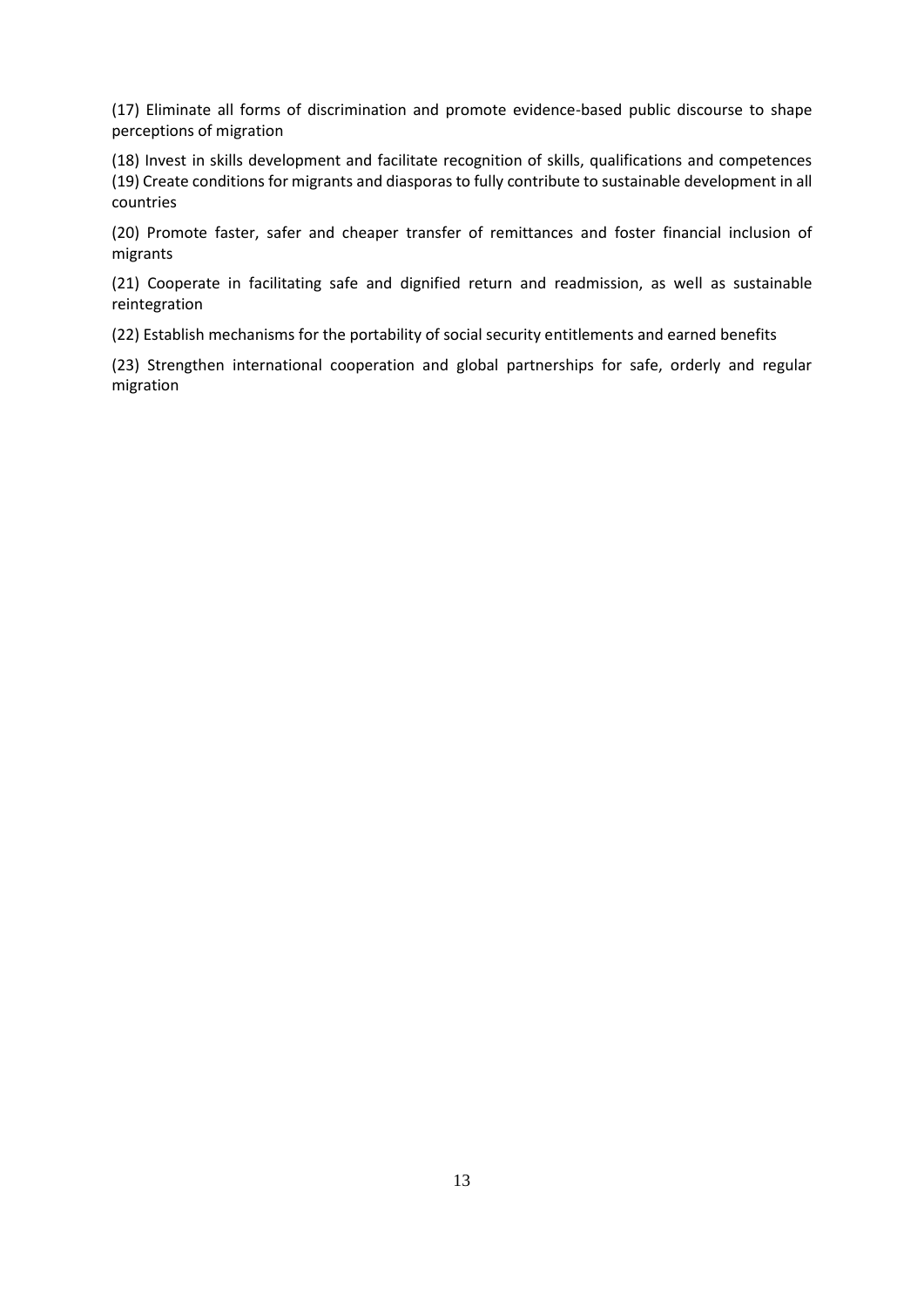### **Annex IV. New purpose code on migration, DAC**

### **Facilitation of orderly, safe, regular and responsible migration and mobility**

Assistance to developing countries that facilitates the orderly, safe, regular and responsible migration and mobility of people. This includes:

- Capacity building in migration and mobility policy, analysis, planning and management. This includes support to facilitate safe and regular migration and address irregular migration, engagement with diaspora and programmes enhancing the development impact of remittances and/or their use for developmental projects in developing countries.
- Measures to improve migrant labour recruitment systems in developing countries.
- Capacity building for strategy and policy development as well as legal and judicial development (including border management) in developing countries. This includes support to address and reduce vulnerabilities in migration, and strengthen the transnational response to smuggling of migrants and preventing and combating trafficking in human beings.
- Support to effective strategies to ensure international protection and the right to asylum.
- Support to effective strategies to ensure access to justice and assistance for displaced persons.
- Assistance to migrants for their safe, dignified, informed and voluntary return to their country of origin (covers only returns from another developing country; assistance to forced returns is excluded from ODA).
- Assistance to migrants for their sustainable reintegration in their country of origin (use code 93010 for pre-departure assistance provided in donor countries in the context of voluntary returns).

### *Activities that pursue first and foremost providers' interest are excluded from ODA.*

*Activities addressing the root causes of forced displacement and irregular migration should not be coded here, but under their relevant sector of intervention. In addition, use code 15136 for support to countries' authorities for immigration affairs and services (optional), code 24050 for programmes aiming at reducing the sending costs of remittances, code 72010 for humanitarian aspects of assistance to refugees and internally displaced persons (IDPs) such as delivery of emergency services and humanitarian protection. Use code 93010 when expenditure is for the temporary sustenance of refugees in the donor country, including for their voluntary return and for their reintegration when support is provided in a donor country in connection with the return from that donor country (i.e. predeparture assistance), or voluntary resettlement in a third developed country.*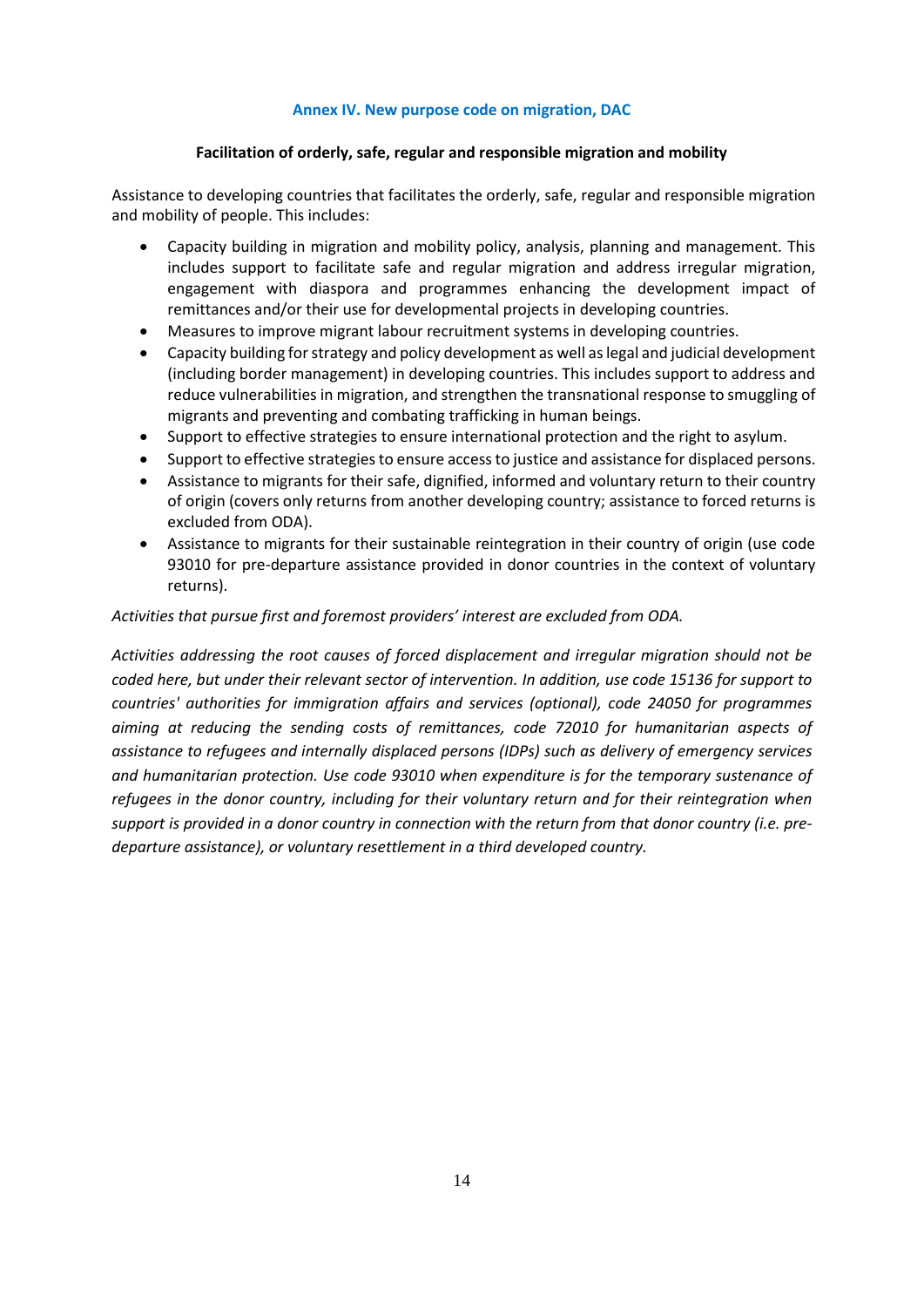#### **Annex V. Selected international organisations related to the field of migration**

#### *International Labour Organisation (ILO)*

The Labour Migration Branch (MIGRANT), within the Conditions of Work and Equality Department (WORKQUALITY), has the primary responsibility within the Office for the formulation and implementation of the Organization's policies and decisions concerning labour migration and mobility and migrant workers, as well as for the design, the implementation and the evaluation of national, regional and global migration policies. These are carried out in accordance with the ILO Multilateral Framework on Labour Migration, the provisions of Conventions 97, 143, Recommendations 86 and 151, and of other relevant labour standards.

MIGRANT undertakes analytical work on the economic, employment and social aspects of international migration with an emphasis on its implications for development, labour markets and worker protection; provides related technical advisory services to its constituents and other concerned stakeholders; carries out technical cooperation activities; organizes policy forums and meetings on labour migration issues; and publishes and disseminates related information and good practices.

#### See e.g.:

•Addressing governance challenges in a changing labour migration landscape, available at: [http://www.ilo.org/ilc/ILCSessions/106/reports/reports-to-the-conference/WCMS\\_550269/lang-](http://www.ilo.org/ilc/ILCSessions/106/reports/reports-to-the-conference/WCMS_550269/lang--en/index.htm) [en/index.htm](http://www.ilo.org/ilc/ILCSessions/106/reports/reports-to-the-conference/WCMS_550269/lang--en/index.htm)

•Promoting fair migration - General Survey concerning the migrant workers instruments (2016), available at[: http://www.ilo.org/global/standards/WCMS\\_453917/lang--en/index.htm](http://www.ilo.org/global/standards/WCMS_453917/lang--en/index.htm)

•ILO global estimates on migrant workers, available at: [http://www.ilo.org/global/topics/labour](http://www.ilo.org/global/topics/labour-migration/publications/WCMS_436343/lang--en/index.htm)[migration/publications/WCMS\\_436343/lang--en/index.htm](http://www.ilo.org/global/topics/labour-migration/publications/WCMS_436343/lang--en/index.htm)

#### *International Organisation for Migration (IOM)*

Established in 1951, IOM is the leading inter-governmental organization in the field of migration and works closely with governmental, intergovernmental and non-governmental partners.

With 172 member states, a further 8 states holding observer status and offices in over 100 countries, IOM is dedicated to promoting humane and orderly migration for the benefit of all. It does so by providing services and advice to governments and migrants.

IOM works to help ensure the orderly and humane management of migration, to promote international cooperation on migration issues, to assist in the search for practical solutions to migration problems and to provide humanitarian assistance to migrants in need, including refugees and internally displaced people.

The IOM Constitution recognizes the link between migration and economic, social and cultural development, as well as to the right of freedom of movement.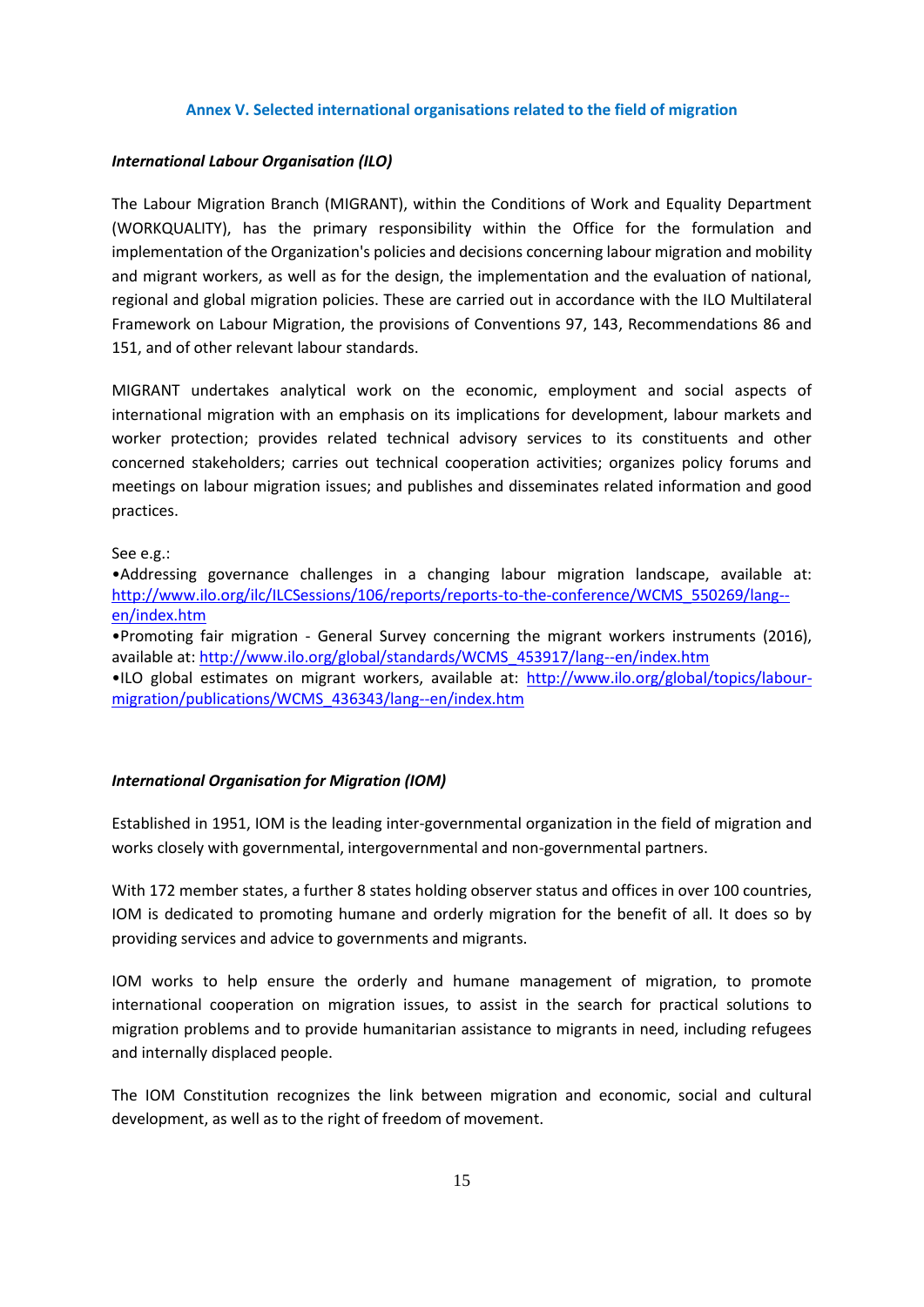IOM works in the four broad areas of migration management:

- Migration and development
- Facilitating migration
- Regulating migration
- Forced migration.

IOM activities that cut across these areas include the promotion of international migration law, policy debate and guidance, protection of migrants' rights, migration health and the gender dimension of migration.

# *Organisation for Economic Co-operation and Development (OECD)*

The OECD has a horizontal project on ensuring the effective integration of vulnerable migrant groups which involves several of its directorates. In terms of statistics on migration, the OECD conducts various activities:

- Data on migration flows and stocks. Flow data are collected with the support of three regional networks: the SOPEMI (OECD's Continuous Reporting System on Migration), the SICREMI (Continuous Reporting System on International Migration in the Americas) developed in collaboration with the Organization of American States (OAS) and a network in Asia developed in collaboration with the Asian Development Bank Institute and ILO. The OECD and IOM are planning to expand the data collection to Africa in the near future with the creation of a fourth network
- Compilation of data on diasporas and emigration rates (jointly with the World Bank). This data source enables to estimate the brain drain globally.
- Data on emigration: international comparison of integration outcomes for immigrants and their children. This monitoring encompasses around 34 indicators in five areas of integration (employment, education and skills, social inclusion, civic engagement and social cohesion).

The OECD also keeps track of changes in immigration and integration policies and publishes country notes and reviews on integration and labour migration policies, as well as thematic reviews on integration policies (refugees and others in need of protection, assessment and recognition of foreign qualifications, family migrants).

See <http://www.oecd.org/migration/> and the International Migration Outlook at http://www.oecd.org/migration/international-migration-outlook-1999124x.htm.

# *United Nations Department of Economic and Social Affairs (UNDESA)*

The **Population Division** of UNDESA provides the international community with timely and accessible population data and analysis of population trends and development outcomes for all countries and areas of the world. To this end, the Division undertakes regular studies of population size and characteristics and of all three components of population change (fertility, mortality and migration).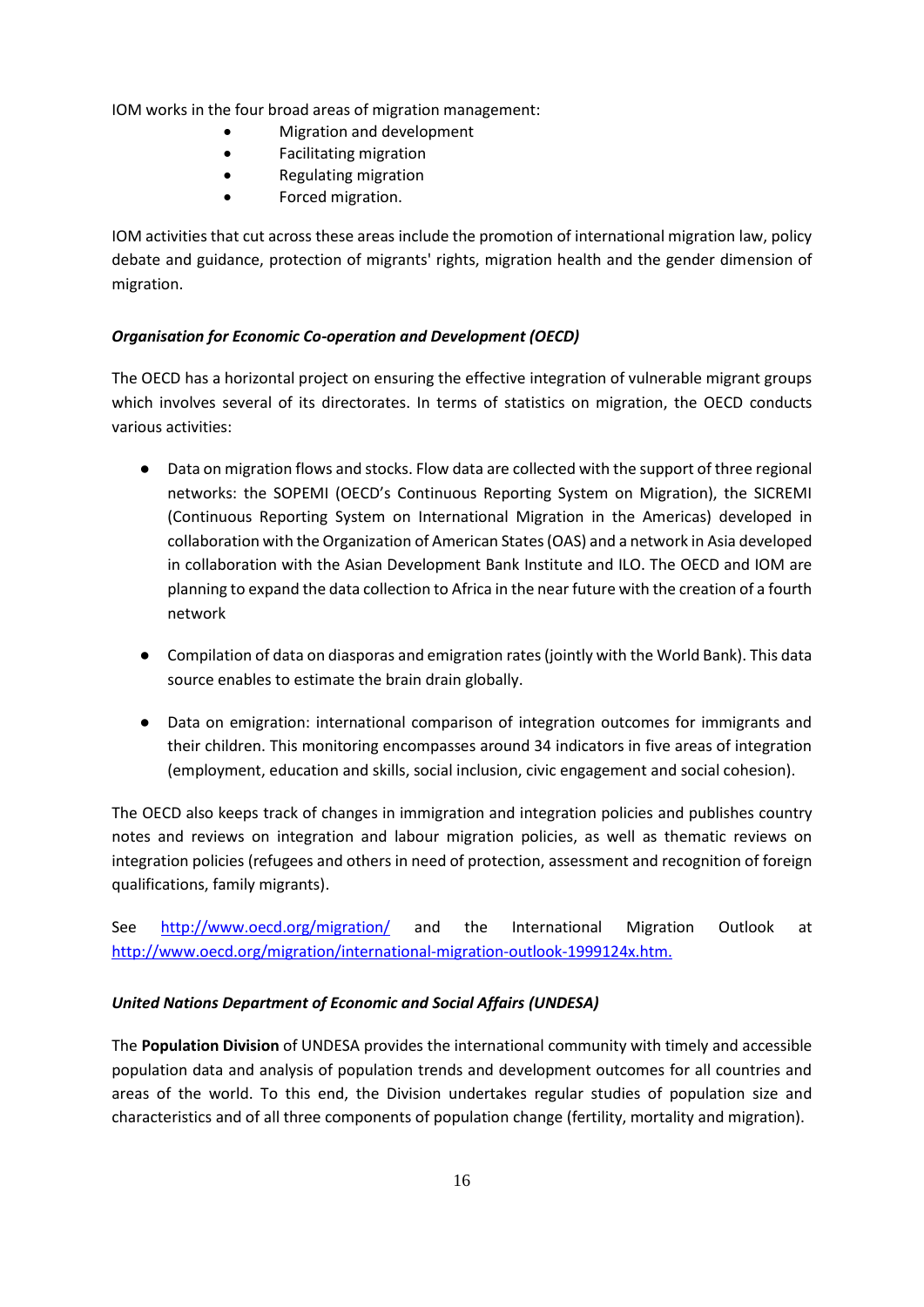The Population Division provides substantive support on population and development issues to the United Nations General Assembly, the Economic and Social Council and the Commission on Population and Development. It also leads or participates in various interagency coordination mechanisms of the United Nations system. The work of the Division also contributes to strengthening the capacity of Member States to monitor population trends and to address current and emerging population issues.

In the area of international migration, the Population Division estimates the international migrant stock by country of destination, origin, sex and age for 232 countries and territories, issues datasets on the international migrant stock and international migration flows, assesses the impact of net migration on population change, monitors policies on international migration and studies the relation between migration and development. The Division publishes the International Migration Report, population fact sheets, wallcharts, technical papers and technical guidelines.

The Division supports the work of the General Assembly on international migration and development, the global compact for safe, orderly and regular migration and related topics. Since 2001, the Division convenes the coordination meeting on international migration, the largest annual multi-stakeholder migration gathering at the United Nations. The Division engages in technical cooperation by, inter alia, convening regional workshops on the collection and use of migration data for development. The Division actively participates in the work of the interagency Global Migration Group and the Global Forum on Migration and Development.

For more information and details, see [www.unmigration.org.](http://www.unmigration.org/)

With the view toward improving the availability, quality and comparability of available international migration data, the **United Nations Statistics Division** (UNSD) (a) collects and disseminate international migration statistics (stocks and flows) disaggregated by relevant demographic and social characteristics, (b) develops methodologies for collecting and compiling international migration statistics and (c) builds technical capacity of national statistics offices and migration statisticians in relevant line ministries.

In June 2017, UNSD, in collaboration with the UN Population Division and IOM organized an Expert Group Meeting on Improving Migration Data in the Context of the 2030 Agenda, and addressed the dearth of sound migration statistics. Among a set of recommendations for improving international migration statistics, the experts defined migratory status for global SDG monitoring and agreed with a set of SDG indicators as relevant to migration, to guide priority setting in developing methodologies on measuring migration-relevant SDG indicators and in assisting countries to produce data for those indicators.

Links:

- Recommendations on Statistics of International Migration, Revision 1 [\(https://unstats.un.org/unsd/publication/SeriesM/SeriesM\\_58rev1E.pdf\)](https://unstats.un.org/unsd/publication/SeriesM/SeriesM_58rev1E.pdf)
- Migration data: <http://data.un.org/Explorer.aspx?d=POP> and [https://unstats.un.org/unsd/demographic/products/dyb/dyb\\_mf/dyb\\_mf.htm](https://unstats.un.org/unsd/demographic/products/dyb/dyb_mf/dyb_mf.htm)